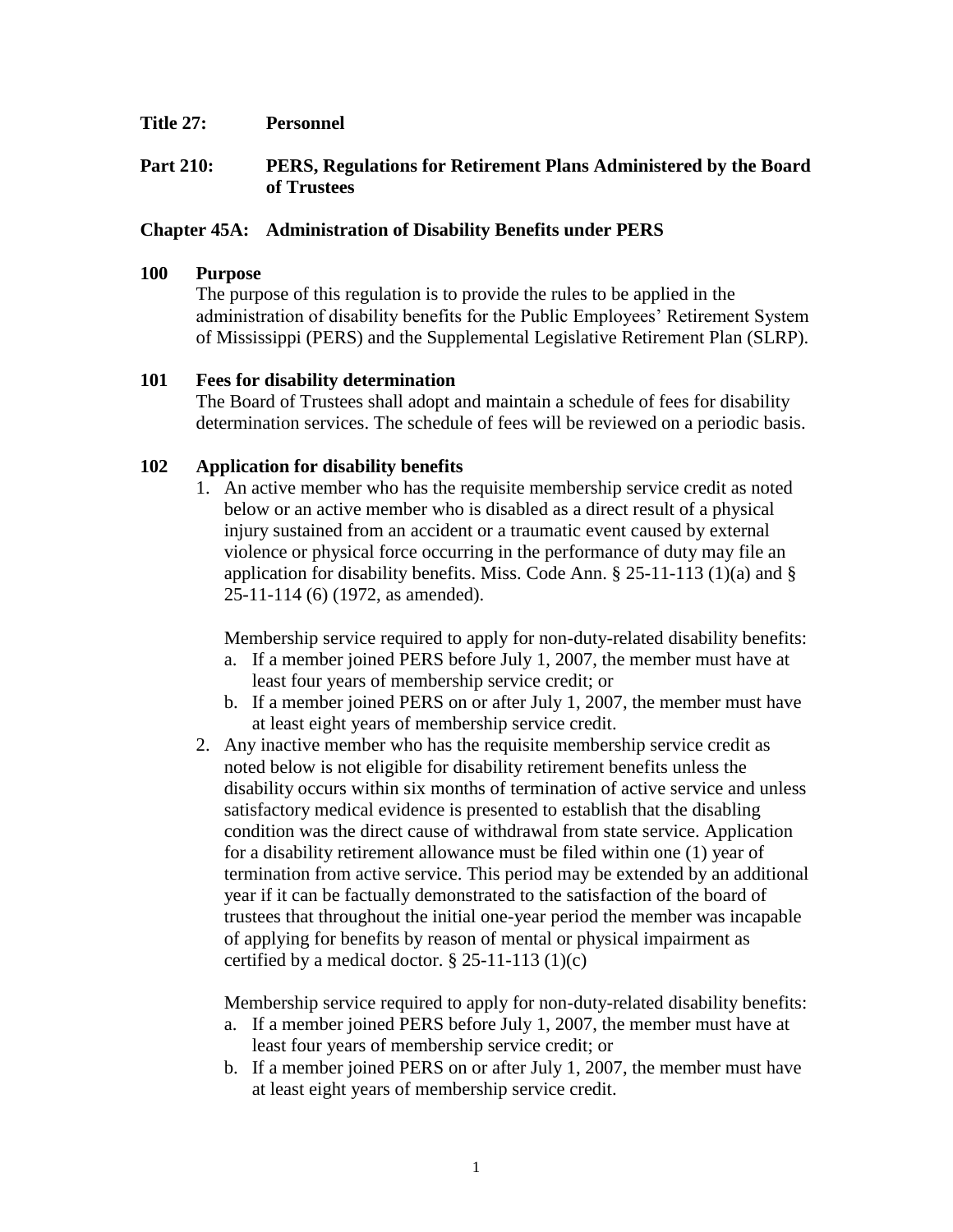Any inactive member seeking to establish eligibility for non-duty-related disability benefits must have met the applicable vesting period for eligibility at the time he or she withdrew from covered employment.

- 3. Any member who is or becomes eligible for service retirement benefits under § 25-11-111 while pursuing a disability retirement allowance under § 25-11- 113 or § 25-11-114 may elect to receive a service retirement allowance pending a final determination of eligibility for a disability retirement allowance in accordance with Board Regulation 35, *Filing an Application for Monthly Benefits and Establishing an Effective Date of Retirement*, Section 101.2.d. In such a case, an application for the disability retirement allowance must be on file with the system before the commencement of a service retirement allowance. If the application for disability benefits is approved, the option selected and beneficiary designated on the retirement application shall be used to determine the disability retirement allowance. If the application is not approved or if the application is withdrawn or voided pursuant to Board Regulation 35, Section 101.2.e, the service retirement allowance shall continue to be paid in accordance with the option selected. No person may apply or reapply for a disability retirement allowance after the person begins to receive a service retirement allowance. No person electing to receive a service retirement allowance while pursuing eligibility for a disability retirement allowance may select Option 6, the partial lump sum distribution option, as provided under Miss. Code Ann. § 25-11-115.
- 4. Any inactive member who is vested for benefits in accordance with § 25-11- 113 and who has previously applied for and been denied disability benefits or whose application is voided pursuant to  $\S$  25-11-113 (1)(f) and Section 105.2 of this Regulation must return to covered service for a period in excess of six calendar months to be eligible to again apply for non-duty related disability benefits. Upon application for non-duty related disability benefits, such member will be required to establish that he or she was, at the time of such employment, physically capable of performing the job for which he or she was hired.

#### **103 Effect of death on disability application**

- 1. If a vested member who has filed a claim for disability benefits dies prior to the review and determination of his or her claim by the Medical Board, his or her beneficiary or beneficiaries shall be eligible for death benefits in the form of spouse/survivor benefits or a refund of contributions, unless a PERS Form 16, *Advanced Application*, has been completed by the member prior to death and is on file with PERS.
- 2. If a vested member who has filed a claim for disability benefits dies after his or her claim has been approved by the Medical Board but before his or her effective date of disability retirement, his or her beneficiary or beneficiaries shall be eligible for death benefits in the form of spouse/survivor benefits or a refund of contributions, unless a PERS Form 16, *Advanced Application*, has been completed by the member prior to death and is on file with PERS.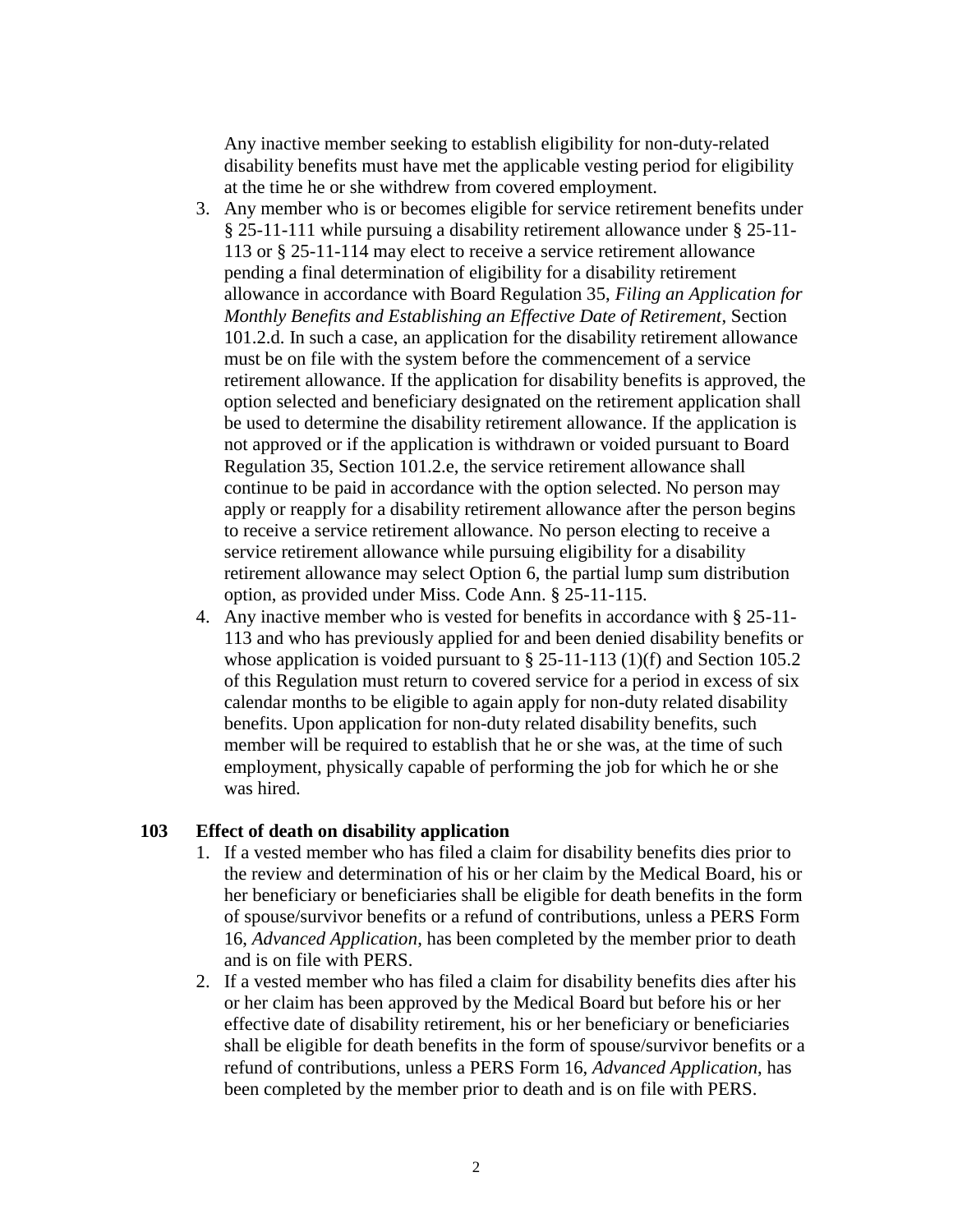3. If a vested member who has filed a claim for disability benefits dies after his or her claim has been approved by the Medical Board and on or after the effective date of disability retirement but before benefits have begun, his or her beneficiary or beneficiaries shall be entitled to benefits in accordance with the option selected by the member on the disability retirement application.

## **104 Effective date of benefits**

- 1. The effective date of benefits shall be the first of the month following receipt of a completed application for a disability retirement allowance but in no event before termination from covered service. § 25-11-113 (1)(a)
- 2. For purposes of determining the effective date of benefits as referenced in Section 104.1 of this Regulation, termination from covered service shall mean the cessation of the employee/employer relationship as characterized by resignation or termination from employment with or without cause. While a member may not be performing the duties of the job, if the member has not resigned or been terminated by the employer, the member is still considered employed and thus ineligible for initiation of disability retirement benefit payments. In cases where the member is on authorized leave with or without pay, such member is considered an employee of the agency, and thus not eligible to simultaneously receive disability retirement benefit payments.
- 3. A member must terminate from all positions in state service, whether covered or not, to be eligible for any benefit. If a determination is made that a member who is employed in one covered position is disabled from that position, he or she must terminate from all positions in state service, whether covered or not, to receive a disability retirement allowance. If the member does not terminate all state service within 90 days of approval for a disability retirement allowance, both the disability retirement and the application shall be void.
- 4. If a member is reemployed by a covered employer in any capacity, including that of an independent contractor, within 90 days from his or her effective date of retirement, or is promised before retiring that he or she will be reemployed following the 90-day separation period, (i) the member shall be considered to have continued in the status of an employee and not to have separated from service, (ii) the retirement allowance will be canceled, and (iii) any retirement allowance payments received by the member shall be repaid to PERS. The member's wages and contributions will continue to be reported to PERS, provided that the member is employed in a covered position.

## **105 Medical determination of eligibility for disability benefits**

- 1. The employer must provide the following information that will be considered by the Medical Board in its determination for eligibility:
	- a. The job description and duties of the member;  $\S 25-11-113(1)(a)$
	- b. Whether the employer has offered the member other duties without material reduction in compensation;  $\S 25-11-113(1)(a)$
	- c. Whether the employer has complied with the applicable provisions of the Americans with Disabilities Act in affording reasonable accommodations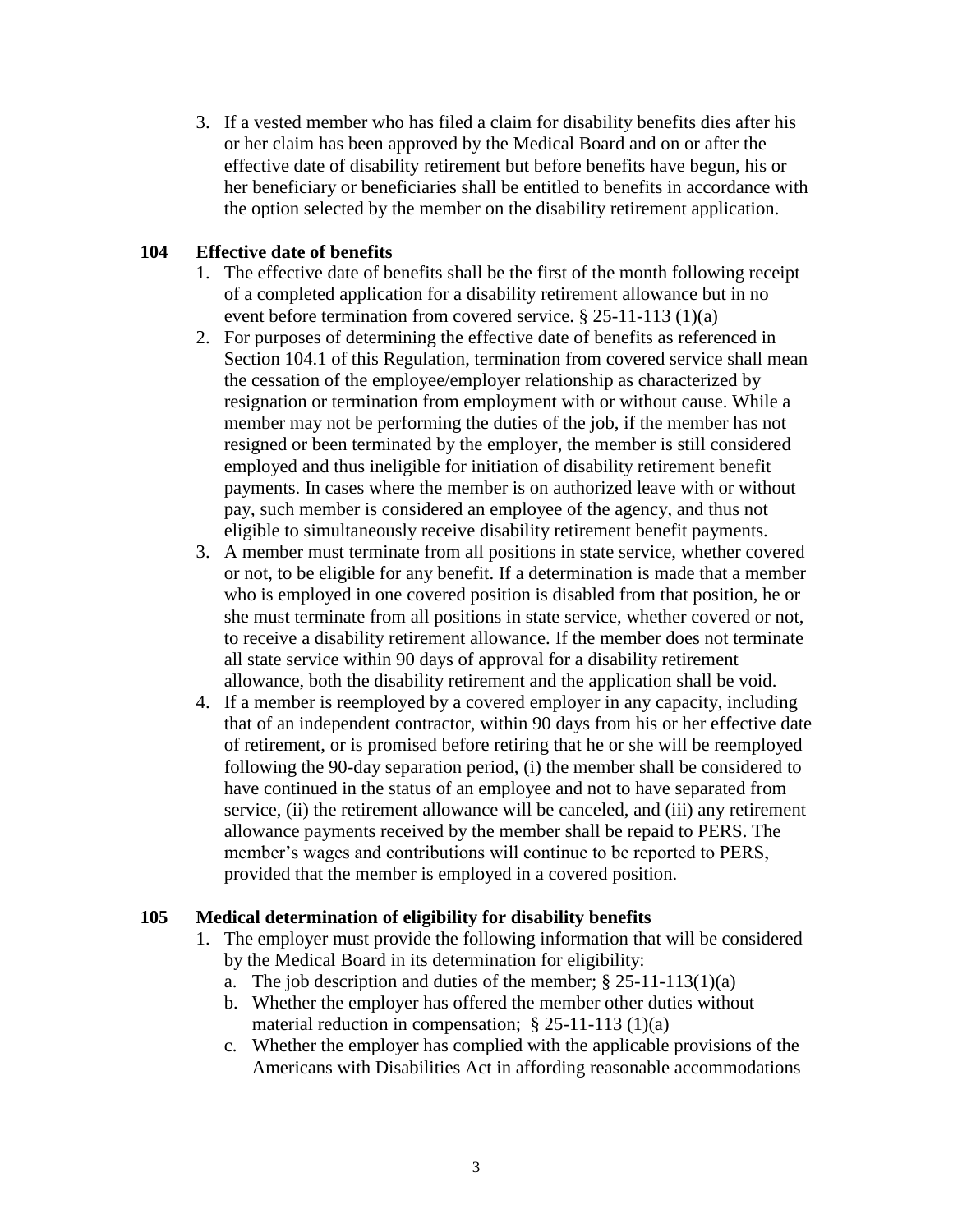that would allow the employee to continue employment;  $\S 25$ -11-113  $(1)(a)$  and

- d. In the case of an application for duty-related disability benefits, the employer shall certify whether, to the best of its knowledge, a physical injury was sustained from an accident or a traumatic event caused by external violence or physical force that occurred in the performance of duty.  $§$  25-11-114 (6)
- 2. The member shall submit medical evidence of the disability to the Medical Board for review. The Medical Board may require an independent medical evaluation or such other examination or report as is necessary to determine the member's eligibility for benefits. Failure to provide the requested information within 90 days of such request or refusal to submit to an examination shall result in the member's application being considered void. The executive director may extend the 90-day period if the applicant can demonstrate that failure to submit to such examination or to provide the requested information or report(s) was due to circumstances beyond his or her control. § 25-11-113  $(1)(f)$

To be considered eligible for disability benefits, the Medical Board must certify to the Board of Trustees (i) that the member is mentally or physically incapacitated for the further performance of duty, (ii) that such incapacity is likely to be permanent, and (iii) that the member should be retired.

The Board of Trustees does not automatically accept a Social Security Administration disability determination as evidence of disability benefit eligibility. If, however, a Social Security Administration disability benefit determination has been received during the medical evaluation process, such determination along with (i) the supporting medical documentation, (ii) the condition upon which PERS disability benefits are claimed, and (iii) the facts of the case will be taken into consideration as a part of the Medical Board's independent evaluation and determination. § 25-11-113 (1)(a)

- 3. For purposes of § 25-11-113, medical evidence shall be defined as "objective medical evidence," which means: reports of examinations or treatments; medical signs which are anatomical, physiological, or psychological abnormalities that are observed and documented by medical professionals; psychiatric signs which are medically demonstrable phenomena indicating specific abnormalities of behavior, affect, thought, memory, orientation, or contact with reality; or laboratory findings which are anatomical, physiological, or psychological phenomena that are shown by medically acceptable laboratory diagnostic techniques, including, but not limited to, chemical tests, electrocardiograms, electroencephalograms, X-rays, and psychological tests. Non-medical information not documented by test results, such as an applicant's description of pain, is not considered objective medical evidence.
- 4. The applicant is responsible for providing sufficient objective medical documentation to the Medical Board in support of his or her claim for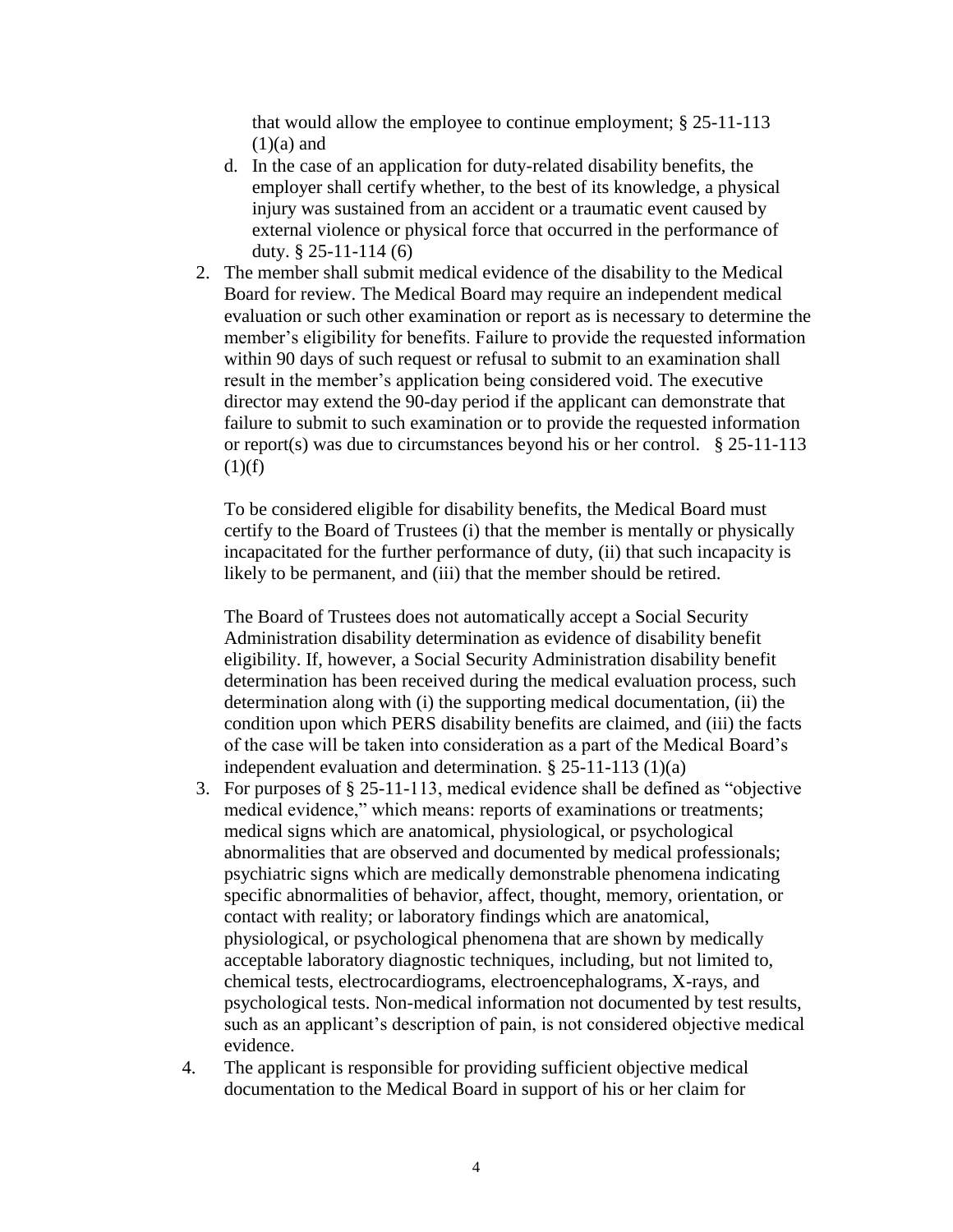disability. PERS does not have the burden of proving that an applicant is not disabled. The Medical Board shall certify to the Board of Trustees whether, based on the objective medical evidence, the member is mentally or physically incapacitated for further performance of duty and that such incapacity is likely to be permanent and whether, based on all other facts, the member should be retired on a disability allowance. In making this determination, the Medical Board shall use the following definition:

Disability shall be defined as the inability to perform the usual duties of employment or the incapacity to perform such lesser duties, if any, as the employer in its discretion may assign without material reduction in compensation or the incapacity to perform the duties of any employment covered by the PERS that is actually offered and is within the same general territorial work area without material reduction in compensation. § 25-11-113 (1)(a) As part of the determination process, the Medical Board shall consider certification from the employer as to whether reasonable accommodations have been requested by the employee and agreed to by the employer as provided under the Americans with Disabilities Act.

For purposes of disability determination, a material reduction in compensation shall be defined as a salary not in excess of 10 percent less than the current salary of the applicant.

- 5. In applying for duty-related disability benefits, a member must provide medical proof satisfactory to the Medical Board that his or her disability is a direct result of a physical injury sustained from an accident or a traumatic event caused by external violence or physical force occurring in the performance of duty. In addition, permanent and total disability resulting from a cardiovascular, pulmonary, or musculoskeletal condition that was not a direct result of a physical injury sustained from an accident or a traumatic event caused by external violence or physical force occurring in the performance of duty shall be deemed an ordinary disability. A mental disability based exclusively on employment duties occurring on an ongoing basis shall be deemed an ordinary disability. Further, the employer must certify on a form prescribed by PERS or by means of other acceptable documentation that an accident or injury has occurred in the performance of duty which precipitated the employee's claim for disability benefits. Acceptable documentation may include an accident or injury report, a Workers' Compensation claim form, or such other similar document signed by an authorized representative of the employing agency as proof of the occurrence of an event in the nature of an accident or injury while on the job. A duty-related disability benefit determination by PERS is independent of any determination of benefit eligibility that may be made by an insurance company or other agency of the State. § 25-11-114 (6)
- 6. No inactive member shall be eligible to apply for duty-related disability benefits regardless of years of service if withdrawal from service occurred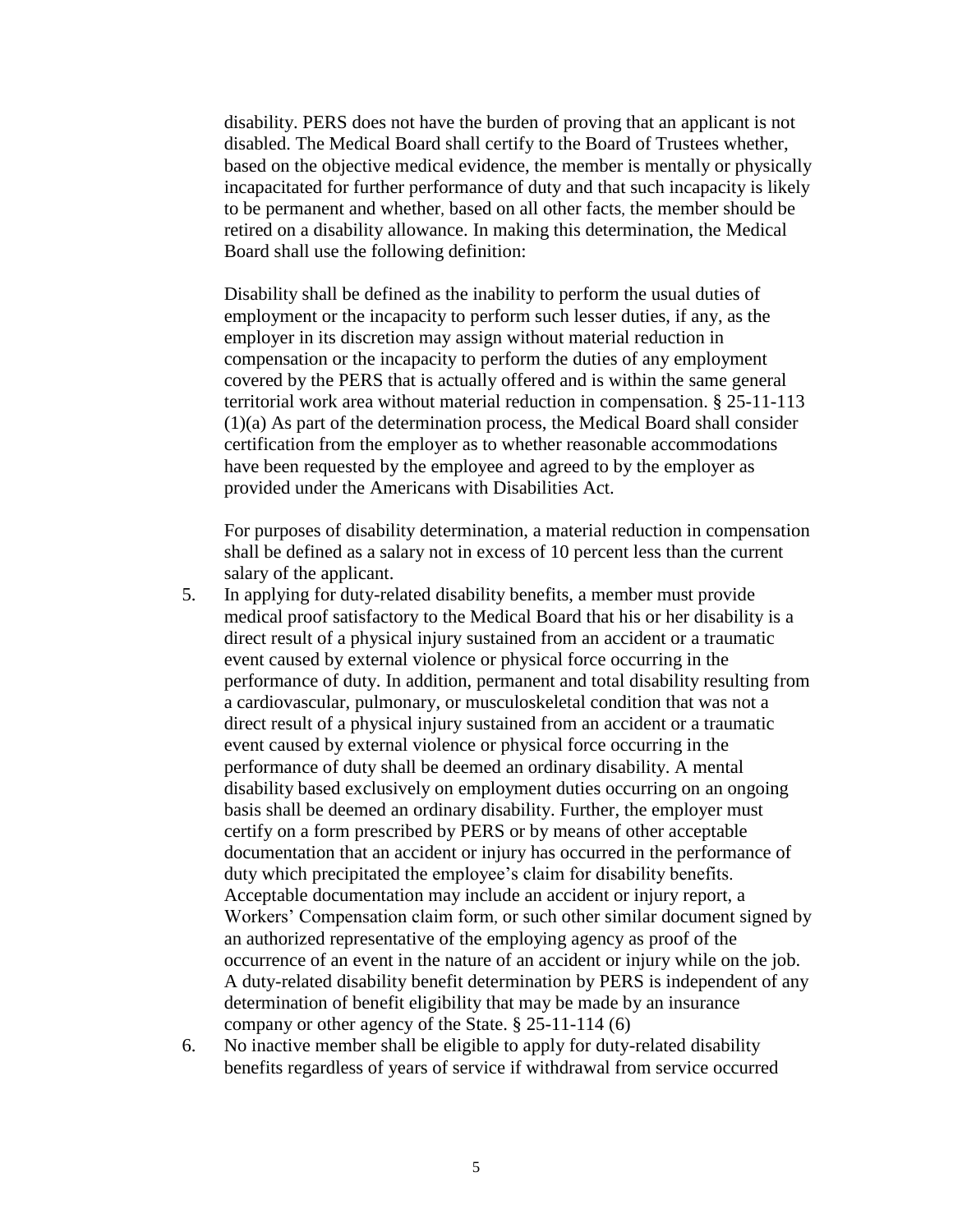before July 1, 1984, which was the date that such benefits were first authorized.

- 7. Any active or inactive member must provide a statement certifying all gainful employment at the time the disability is claimed, whether such employment is covered employment or not.
	- a. Any inactive member applying for disability after one calendar year from date of termination from covered service must provide copies of tax returns with corresponding income documentation to provide information as to the type of employment and income from any gainful occupation during the period of inactive service.
	- b**.** Where the inactive member is found to have engaged in any gainful occupation paying an amount equal to or more than the average compensation used in calculating the benefits, the inactive member shall be deemed ineligible for benefits.
- 8. If the Medical Board determines that a member is not eligible for disability benefits, a final administrative determination will be issued to the member. The member may appeal the determination to the Board of Trustees in accordance with the provisions of Board Regulation 42, *Rules of Hearing Practice and Procedure before the Board of Trustees*, and Miss. Code Ann. § 25-11-120 (1972, as amended).
- 9. Upon certification of eligibility by the Medical Board, if the Board of Trustees concurs with such report of eligibility, the member will be added to the retiree payroll. The Board of Trustees authorizes the executive director to initiate benefits on behalf of the members who are certified by the Medical Board as being disabled in accordance with the statutes to ensure timely payment of benefits to such members, provided that the executive director shall present such approved members along with any supporting information to the Board of Trustees for ratification at a subsequent meeting of the Board.
- 10. A disability determination will be made based on the member's inability to perform the job duties associated with a covered position and not a second position where only wages are covered pursuant to Miss. Code Ann. § 25-11- 103 (k) (1972, as amended); however, the average compensation will be calculated taking into consideration all covered wages from all positions.

## **106 Continuing qualification for disability benefits**

## 1. **Medical reexaminations**

- a. A disability retiree under the age of 60 or until the termination age of the temporary allowance under  $\S 25-11-113 (2)(c)$  shall be required to submit to medical reexaminations once each year during the first five years following retirement on a disability retirement allowance and once in every period of three years thereafter unless otherwise determined by the Medical Board. The Medical Board may specify both the frequency and the nature of such reexamination.
- b. Upon the attainment of age sixty or upon the attainment of the termination age of the temporary allowance period, any member receiving a disability benefit shall be considered to have retired under a service retirement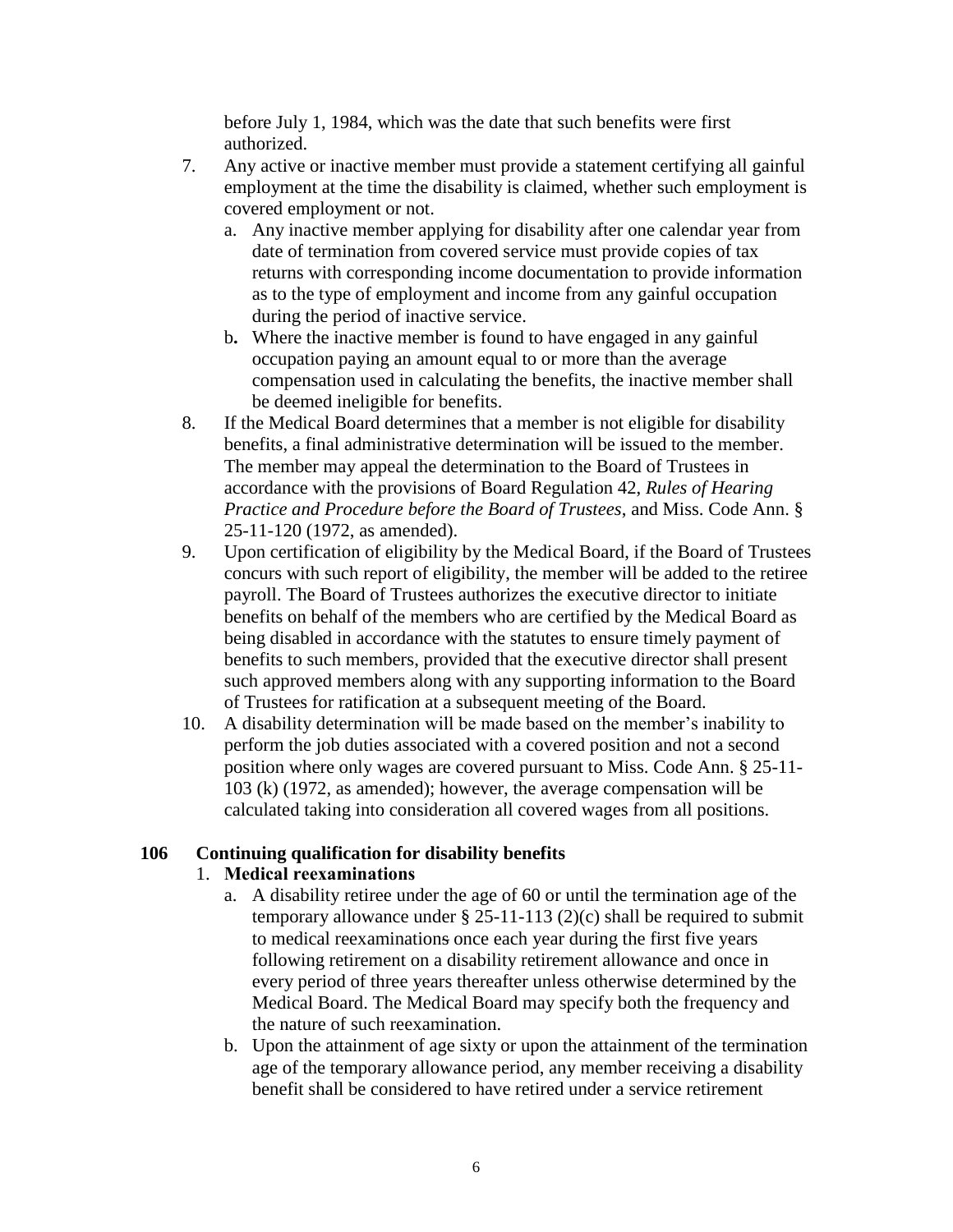benefit with no further requirement for reexaminations and with no recalculation of benefits. A disability retirees reaching age sixty or the termination age of the temporary allowance shall not be required to submit to medical reexaminations. § 25-11-113 (3)

- c. If after 90 days from a request a disability retiree refuses to provide a physician's statement of reexamination, his or her allowance shall be discontinued until his or her withdrawal of such refusal, and should his or her refusal continue for one year, all rights to a disability benefit shall be revoked by the Board of Trustees. § 25-11-113 (3)
- d. If following reexamination the Medical Board determines that a disability retiree is physically and mentally able to return to the employment from which he or she is retired, the Board of Trustees, upon certification of such finding from the Medical Board, shall terminate the disability allowance as provided hereunder whether or not the retiree is reemployed or seeks such reemployment. § 25-11-113 (6)
- e. Further, if upon such reexamination, the Medical Board reports and certifies that the disability retiree is engaged in or is able to engage in a gainful occupation paying more than the difference between his or her disability allowance, exclusive of cost-of-living adjustment, and his or her average compensation, and if the Board of Trustees concurs in such report, the disability benefit shall be reduced to an amount that together with the amount earnable by him or her shall equal his or her average compensation. § 25-11-113 (4)

#### **2. Earnings limitations while receiving disability benefits**

- a. Until the disability retiree reaches age 60 or until the termination age for the temporary allowance under  $\S 25-11-113(2)(c)$ , as applicable, a disability retiree shall be required to submit annually a copy of his or her federal income tax return, including supporting documentation, or other earnings statements acceptable to the Board of Trustees, no later than 30 days following the due date of such return. The earnings limitations pursuant to the statute will be based on the earned income of the disability retiree.
- b. If based on a review of earnings during the year, the disability retiree has earned more than the difference between the disability benefit, exclusive of the cost-of-living adjustment, and the average compensation used in calculating the benefit, the benefit shall be reduced to an amount that, when added to the disability benefit, exclusive of the cost-of-living adjustment, shall equal the average compensation. The benefit may be adjusted to recover the excess benefits as well as to recalculate benefits to account for the new earnings capability for the following year. The adjusted benefit will continue to be paid to the extent that the earnings when added to the adjusted benefit as provided above do not exceed the average compensation. § 25-11-113 (4)
- c. If documented earnings meet or exceed the average compensation for a period in excess of six months, a medical review shall be required, and the Medical Board shall report to the Board of Trustees whether the retiree is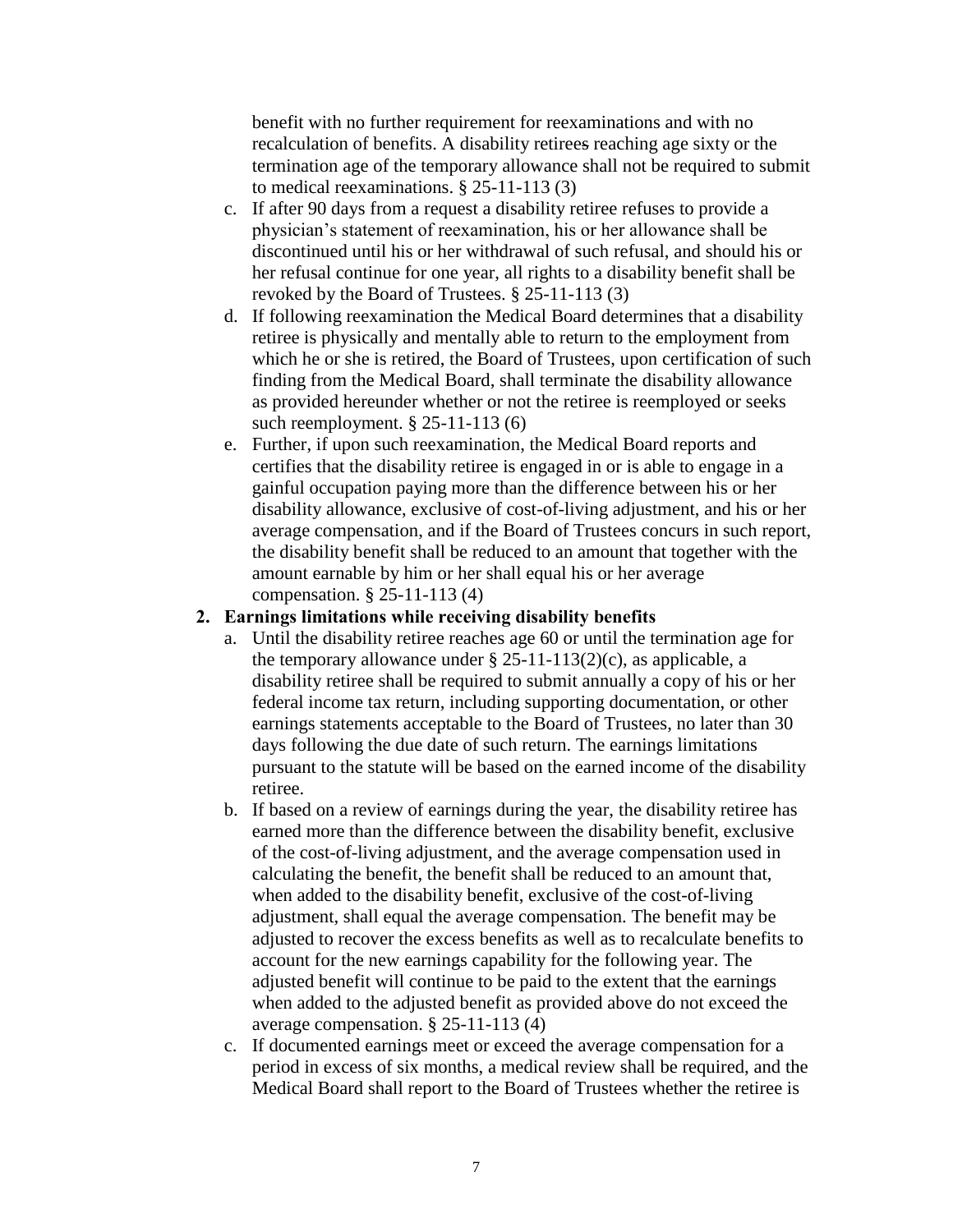mentally and physically able to return to his or her regular duties or to any gainful employment earning the equivalent of the average compensation and whether the eligibility for benefits should be continued. Upon a report and certification by the Medical Board, the Board of Trustees may terminate the disability benefit or continue issuing a reduced benefit based upon the retiree's earning ability. § 25-11-113 (4)

- d**.** If income information is not submitted as required by the Board of Trustees, it will be presumed that the disability retiree is engaged in or is able to engage in a gainful occupation earning more than the average compensation used in calculating the disability benefits, and benefits shall be suspended until such time as the retiree submits proper documentation as required above. § 25-11-113 (4)
- e. Disability retirees who have attained the age of 60 or the age at which the temporary allowance ends as provided under  $\S$  25-11-113(2)(c), as applicable, shall be considered to have retired under service retirement, and, for purposes of reemployment with a covered employer, shall be subject to the reemployment limitations as provided under Board Regulation 34, *Reemployment After Retirement*.

## **107 Termination of disability benefits**

- 1. In the event a retiree is determined to no longer qualify for disability benefits, such member will be provided with notice of such determination and benefits will continue for a period of three months unless the retiree has returned to covered employment in the position from which he or she was retired on disability or to other covered service in which he or her is earning an amount equal to or more than his or her average compensation or where such termination is a result of the retiree's refusal to submit to a medical reexamination, in which case benefits shall be terminated immediately.
- 2. The Medical Board shall review the objective medical information as with an initial claim for disability benefits and determine whether the medical condition for which benefits were previously approved has improved sufficiently to allow a return to previous employment. The Medical Board may also consider additional information concerning any new medical condition which may have occurred while in receipt of disability benefits.
- 3. Notice of termination of disability benefits shall constitute a final administrative determination, and the retiree may appeal the determination to the Board of Trustees in accordance with the provisions of Board Regulation 42.
- 4. If a disability retirement allowance is terminated because the retiree has returned to covered employment in the position from which he or she was retired or to other covered employment in which he or she is earning an amount equal to or more than his or her average compensation and the retiree terminates such covered employment due to his or her disability before contributing for a period of time that exceeds six calendar months, PERS shall credit both the employee and employer contributions paid during such period to the employer who shall then refund to the employee the employee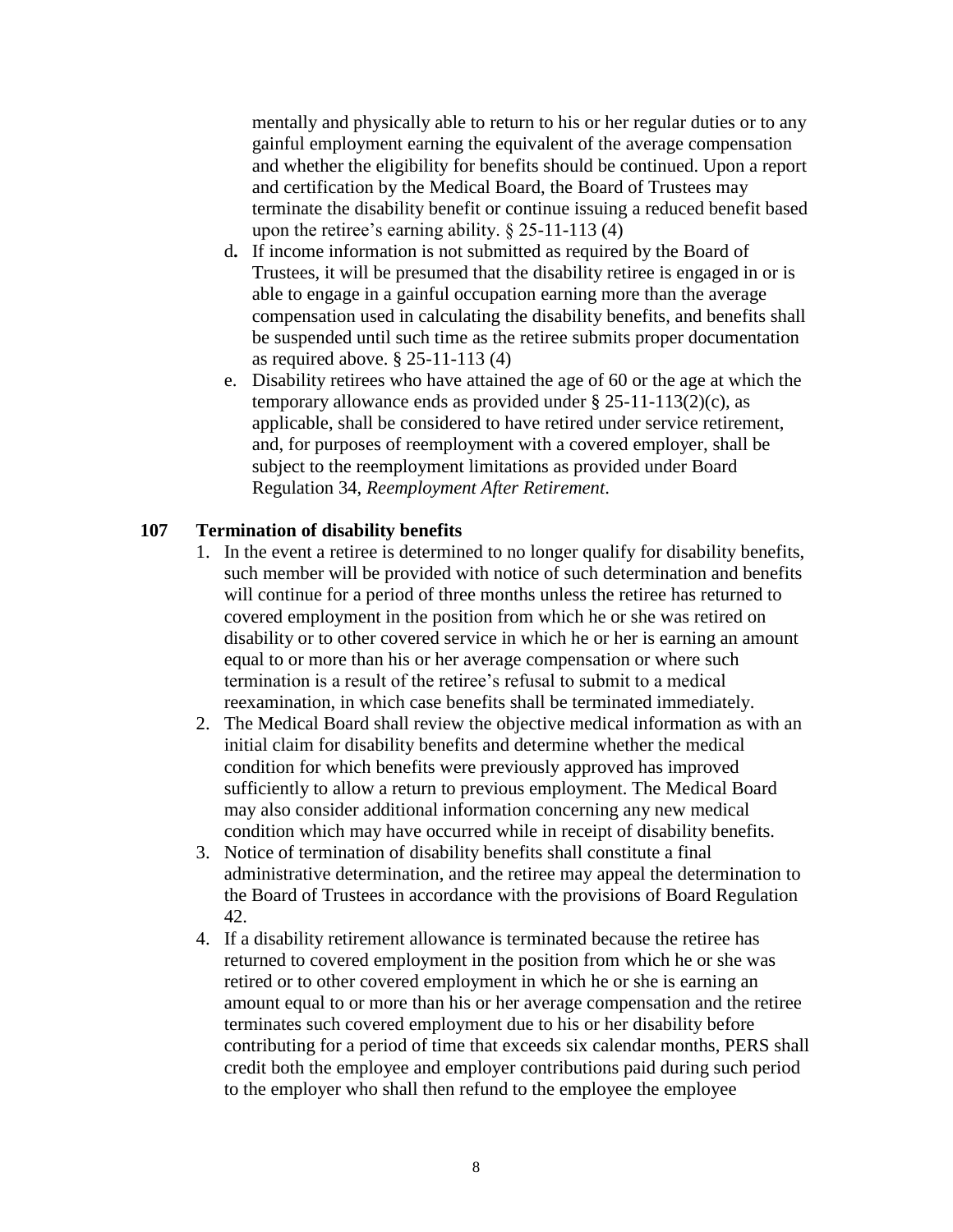contribution. The original disability retirement allowance shall be reinstated prospectively the first of the month following termination from covered employment.

- 5. If the disability is terminated due to the Medical Board's determination that a member is mentally and physically able to return to his or her former employment, the disability retiree may subsequently qualify for a service retirement allowance based on actual years of service credit plus credit for the period during which a disability allowance was paid as follows:
	- a. If the disability retiree received benefits under the age limited plan, he or she will receive service credit for the period of time he or she received disability benefits up to age 60; and
	- b. If the disability retiree received benefits under the Tiered Disability Plan, he or she will receive service credit for the period of time he or she received disability benefits up to the end of the temporary allowance.
- 6. If the disability is terminated due to the Medical Board's determination that a member is mentally and physically able to return to his or her former employment, and the disability retiree is eligible for service retirement at the time of such termination or later becomes eligible for service retirement, the disability retiree may subsequently make application for a service retirement benefit and select a new option.

# **108 PERS Medical Board**

- 1. The Board of Trustees may designate a medical board to be composed of three physicians or may contract with another governmental agency or nongovernmental disability determination service that is qualified to make disability determinations. If required, other physicians may be engaged to report on special cases. A physician shall be considered a medical doctor or a doctor of osteopathy with a license to prescribe drugs.
- 2. The Board of Trustees authorizes the executive director to appoint special medical board members on a case-by-case basis to serve in the absence of one or more board-appointed medical board members or where a board-appointed Medical Board member may have a conflict of interest. Such special appointments to the Medical Board shall be limited but shall continue for the duration of the claim or claims upon which determinations have been made by such special appointed member.

## **109 Duty-related disability benefits excluded from income**

Internal Revenue Code Section 104 and applicable Department of the Treasury Regulations provide that, if disability payments (i) are mandated by statute and (ii) are compensation for occupational injury, such payments are excluded from income, provided that the payments are not based upon the employee's age or length of service. Accordingly, the minimum duty-related disability benefits paid pursuant to § 25-11-114 (6) are excluded from income under Code Section 104.

(History: Adopted effective August 1, 1996; amended effective February 1, 2000; amended effective January 1, 2002; amended effective July 1, 2002; amended June 21,